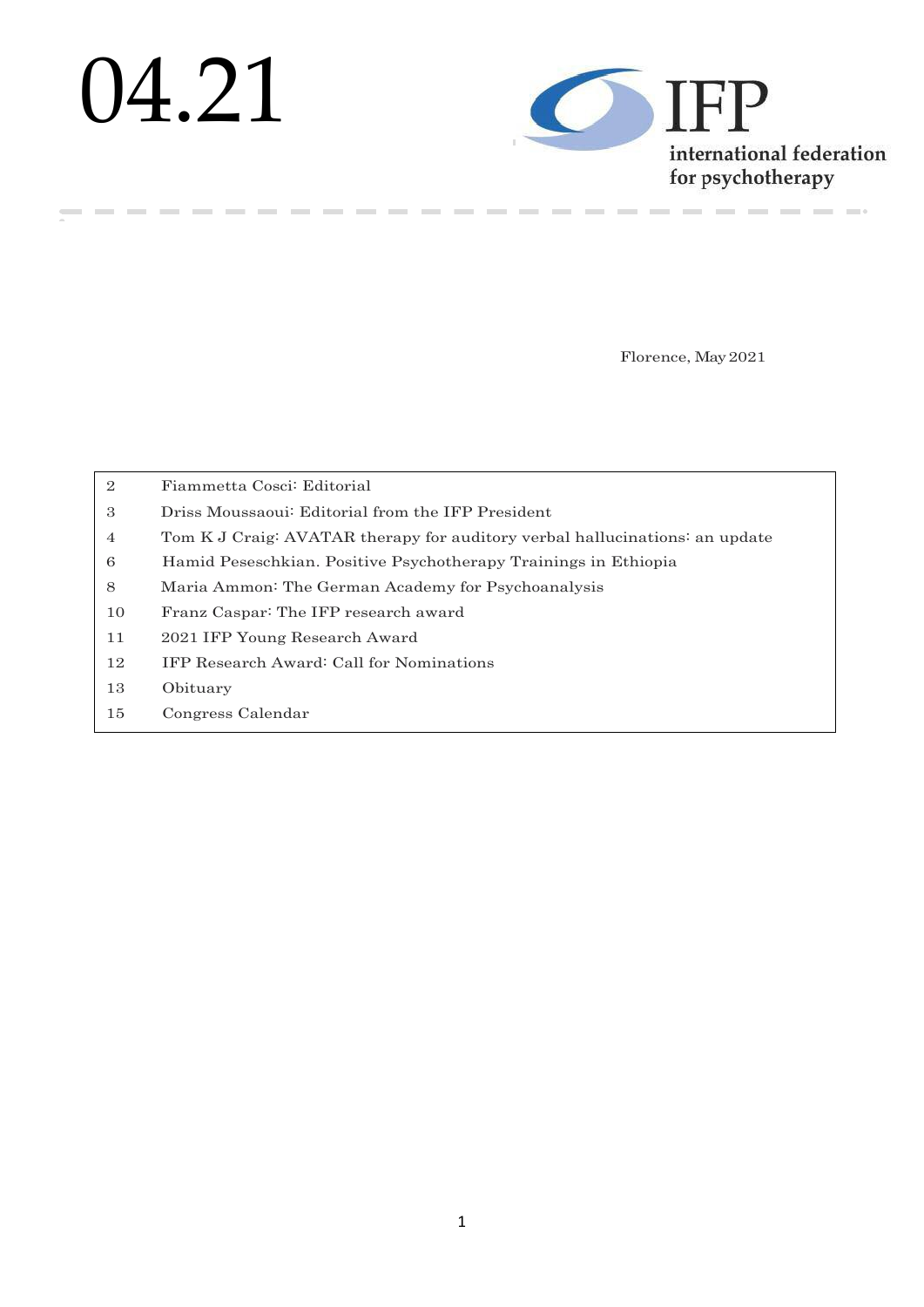

# **EDITORIAL**

### Dear Colleagues,

The IFP board is glad to send you this latest Newsletter.

The present issue first presents an editorial from President Driss Moussaoui which addresses the relevance of offering mental health care also in middle and low income countries as well as psychotherapy during and after the Covid-19 pandemic.

Tom K J Craig, Emeritus Professor of Social Psychiatry at the Institute of Psychiatry, Psychology and Neuroscience, King's College, London, updates on a sophisticated model of AVATAR therapy for voices which might represent a great innovation in the treatment of hallucinations. A multi-centric controlled trial jointly intending to strengthen the evidence of efficacy and safety to the point where the therapy can move out of research into service delivery in the NHS and be disseminated to interested parties internationally is ongoing.

Then, Hamid Peseschkian, Managing and Academic Director of the [Wiesbaden Academy of Psychotherapy,](http://www.wiap.de/) Medical Director of the [Wiesbaden Psychotherapy Center,](http://www.wiap.de/) Wiesbaden, Germany, President of the [World Association for Posi](http://www.positum.org/)[tive and Transcultural Psychotherapy](http://www.positum.org/) illustrates an interesting teaching programme in Positive Psychology which is ongoing in Ethiopia.

Maria Ammon, President German Academy for Psychoanalysis, presented the relevant interests and several activities of the German Academy for Psychoanalysis which is an IFP society member. Congratulations for the many proposals you continuously make to your affiliates!

Then, Franz Caspar, Emeritus Professor for Clinical Psychology and Psychotherapy, University of Bern, and Board member of the International Federation for Psychotherapy, briefly illustrates the spirit and purpose of IFP Research Award. For 2021, the IFP Young Research Award was granted to Dr. Thomas Probst, from Austria. Warm congratulations! Call for Nominations is now open for Mid-Career IFP Research Award.

In the end, the obituary of Professor Julian Paul Leff who was a leading light in Social Psychiatry and made a hugely important contribution to the care and treatment of people suffering from schizophrenia and other severe mental disorders. We have lost a great human being, a leading figure, a dear and loved friend.

The IFP Board wishes all of you a pleasant reading. Fiammetta Cosci, MD, MSc, PhD IFP Newsletter Editor fiammetta.cosci@unifi.it



*Fiammetta Cosci. Associate Professor of Clinical Psychology, Associate Editor of the Journal Psychotherapy and Psychosomatics, Past President of the International College of Psychosomatic Medicine, General Secretary of the IFP and Newsletter Editor, General Secretary of the Academy of Well-Being Therapy*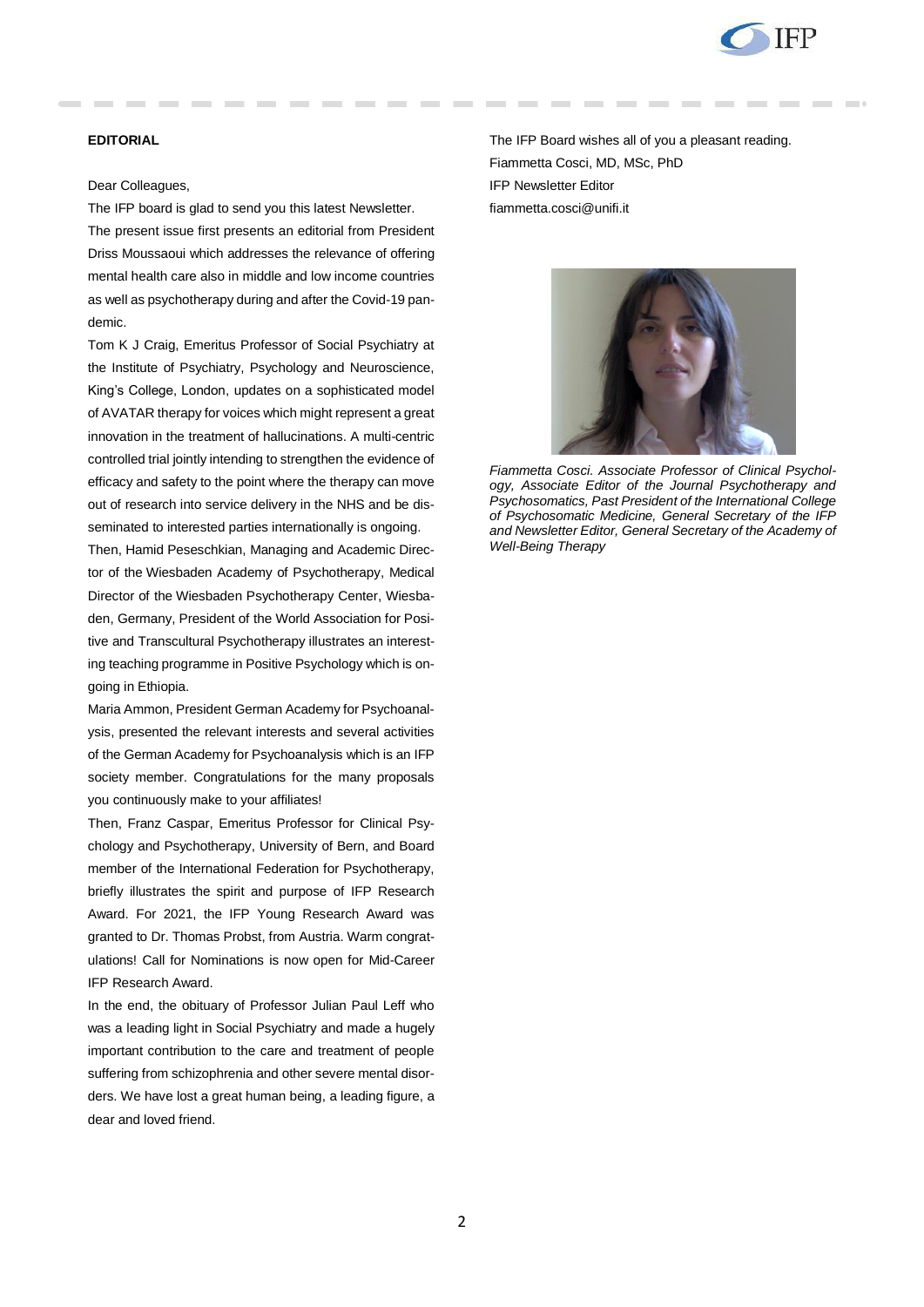

### **EDITORIAL FROM THE PRESIDENT**

# Driss Moussaoui, M.D. *President, International Federation for Psychotherapy*

No bad moment in life comes without positive aspects. Indeed, the period we are going through is very challenging, as Covid-19 impacted and still impacts socially, economically, but also psychologically the entire population of the world. It is challenging, but it also represents an opportunity. As a matter of fact, all governments have recorded psychological consequences of lockdowns, social isolation and other restrictions of basic freedom that goes with them, the impact of continuous broadcast of bad news, frightening entire populations, the role of fake news and the hesitation of scientists and decision makers towards the pandemic. The result of this psycho-social atmosphere is an increase of the prevalence of depression, anxiety disorders and substance abuse throughout the world. Governments became more and more aware of the necessity to address this issue, which was much less the case before.

The problem of access to care for people with mental disorders was never a permanent priority, but this pandemic showed clearly the magnitude of the suffering of people and the need to help them, including with psychotherapy. A country like France, for example, started an experiment to allow general practitioners to prescribe psychotherapies conducted by clinical psychologists in regions with lack of mental health services. These psychotherapies are reimbursed by French social security, and this system will be generalized in the whole of the country. At present, the French academy of medicine created a working group on Psychotherapies at the request of the government in order to clarify the rules for the status of psychotherapists. Moreover, French government decided to reimburse ten psychotherapy sessions for all adolescents in the country who feel they are in need of psychological help. This is of course an excellent move. What about when the pandemic will be over, when 'normal' life will come back again? Will suffering disappear with the pandemic? Of course not. How can we, mental health workers at large, make this possibility to access psychotherapy permanent? The duty here is also one of lobbying, explaining to the general population how useful a psychotherapy can be, in the most didactic way. I remember the extraordinary impact a radio programme had in the

1970's in France by a psychoanalyst, Françoise Dolto, who explained in simple words the importance of raising children, of the relationship between children and parents, between users and psychotherapists. A true piece of anthology that is still listened to by a number of people today. The same principle would apply for all kinds of psychotherapy and IFP would be eager to help set up such endeavour in various countries.

The situation is of course different from one European country to another, mostly because of the diversity of educational systems and the great variety of psychotherapies. This will continue to be a major concern for the decades to come. The situation is even less clear in low and middle income countries and speaking about psychotherapy looks sometimes odd in countries with one or two psychiatrists only and no clinical psychologist at all. In a number of highly developed countries, one should not forget that this was also the case some decades ago. For example, in 1945, the number of psychoanalysts in a country such as France was four and CBT psychotherapists less than five in 1977.

Access to care in mental health will continue to be a major public health problem worldwide. Currently, half of the people with schizophrenia in the United States of America have no access to care and half of depressions in France are neither diagnosed nor treated. How many mental patients in need of psychotherapy have access to this treatment at large, especially in rural and remote areas, even in the richest countries of the world? This is important as we know that the best treatment is a combination of both psychotropic medications and psychotherapy. What about much poorer countries in Africa, Asia or Latin America? In this regard, a number of IFP member societies provide training in Psychotherapy for professionals in low and middle income countries. This is highly appreciated and should be commended. The role of IFP is and will continue to bring together such experiences during and after the Covid-19 pandemic.



*Founder and chairman of the Ibn Rushd University Psychiatric Centre in Casablanca from 1979 to 2013, director of the Casablanca WHO Collaborating Centre in Mental Health from 1992 to 2013. Founding member and past president of the Moroccan Society of Psychiatry and of the Arab Federation of Psychiatrists. He is past-president of the World Association of Social Psychiatry (2010- 2013) and is currently Member of the French Academy of Medicine; World Psychiatric Association and World Association of Social Psychiatry Honorary Fellow*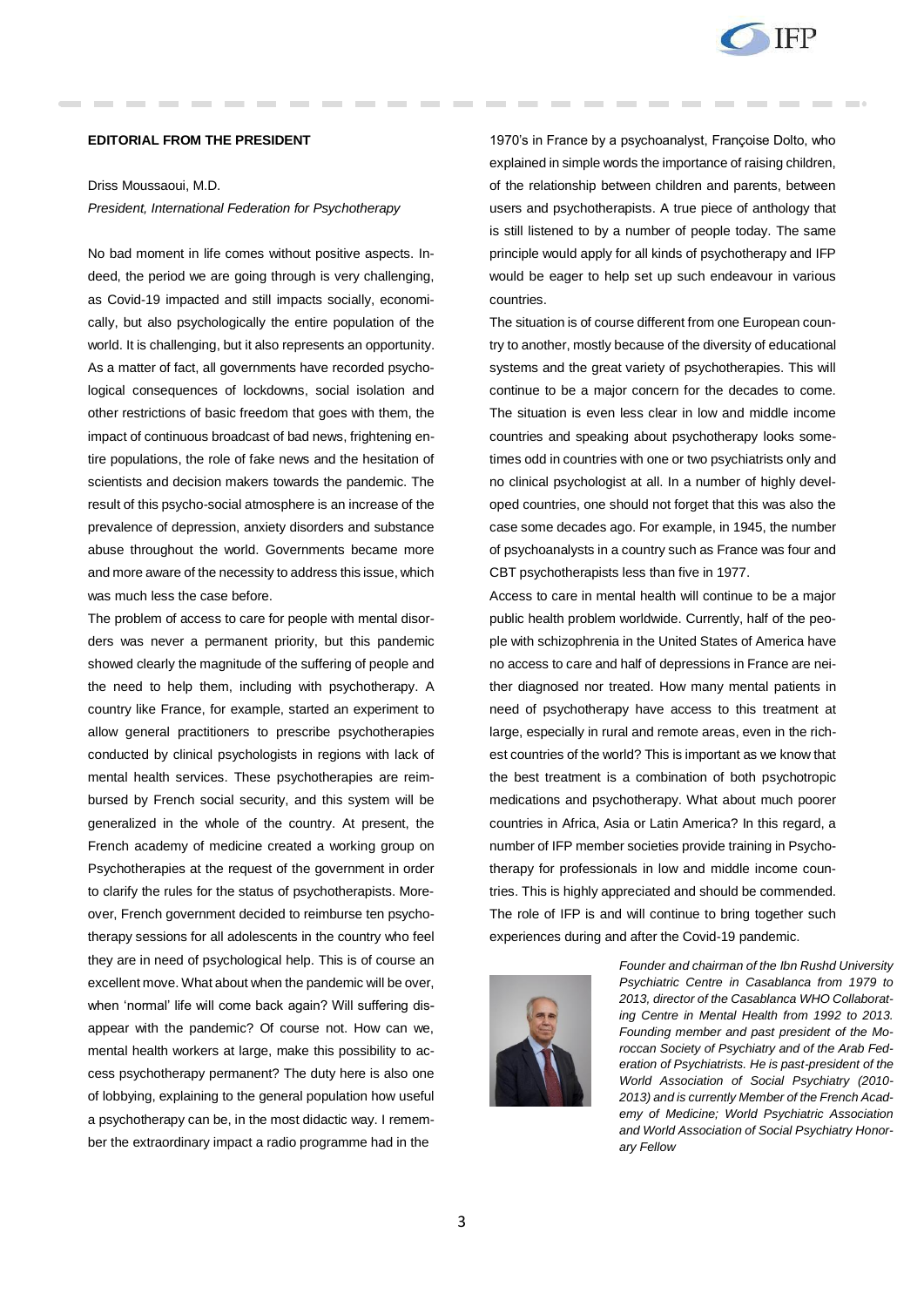

### **AVATAR therapy for auditory verbal hallucinations: an update**

*Tom K J Craig, Philippa A Garety* Institute of Psychiatry, Psychology and Neuroscience, King's College, London

### **Background**

AVATAR therapy for voices in psychosis was invented and first described by Professor Julian Leff and colleagues (2013) and was subsequently tested for efficacy in our single centre randomised controlled trial (Du Sert et al., 2018). In AVATAR therapy, the voice hearer in collaboration with the therapist uses computer software to create an 'avatar' that is a very close match to the appearance and vocal characteristics of the entity that the person believes to be behind the voice s/he hears. Voice transforming software, developed by Professor Mark Huckvale at University College London, transforms the therapist's voice to match the hallucinated voice. The voice hearer and therapist then sit in separate rooms and carry out a three-way conversation with this avatar, the therapist switching between talking as the avatar or as him/herself gradually 'shaping' the avatar so that it changes in response to the ongoing dialogue, becoming more friendly and supportive with the intention that the voice hearer gains a sense of power and control. The therapy involves two 'phases' – initially a focus on standing up to anxiety provoking verbatim comments from the avatar and a later phase involving a more dialogic exploration of the key themes thought to be important in the genesis and maintenance of the hallucinations. Two pilot studies and our randomised controlled trial that compared AVATAR therapy to supportive counselling have demonstrated substantial reductions the frequency and associated distress of the hallucinations (Leff et al., 2013; Craig et al., 2018; Du Sert et al., 2018).

### **Subsequent work and the new controlled trial**

Later analyses and reflections on the experience of AVA-TAR therapy have both illuminated what we think are the core therapeutic ingredients and raised further questions. As we have commented previously, we believe understanding the person's relationship with their hallucinated voice is a vital aspect of effective therapy for some participants. Around three quarters of the avatars in our clinical trial were

of characterised entities, a third very much so (i.e., were of someone known to the participant or at least very detailed description in terms of appearance, personality, and behaviour). Understanding and using this detail presented the greatest challenge to the therapist's ability to enact the entity. When this went well, those with the highest characterisation showed greater behavioural involvement and longer, more complex dialogue with their avatar than those with lower levels of characterisation. An analysis of the content of therapy (Ward et al., 2020) identified 10 therapeutic targets, the most frequent of which involved issues of power and control as originally described by Leff et al (2013), the avatar coming to recognise that the participant was 'stronger than I thought and beyond my control''. Another key focus, present in all but one course of therapy was on self- esteem, typically the avatar commenting 'I only say the things you feel about yourself; if that changes I will have nothing to say' with the therapist encouraging the participant to draw on a list of positive personal qualities, sometimes discussing a prepared testimonial from a close and supportive relative or friend to prompt some conciliatory response from the avatar. Other key targets included working with trauma, shame and grief, compassion and challenging the avoidance and safety behaviours that serve to maintain distress.

The latter draws attention to another observation – that reported anxiety decreased across sessions as did the perceived hostility of the avatar while the sense of immersion in a conversation with the voices remained high. Furthermore, some very anxious participants experienced marked reductions in the frequency and distress of voices early in therapy, well before any substantial work on the core themes tackled in the later phase. The reduction in fearfulness clearly followed supported exposure to the avatar and reducing avoidance behaviours, the therapist typically encouraging the person to 'look the avatar in the eye' and express determination to continue with the sessions despite the provocation of the avatar. One participant, for example, told his avatar that he was so fearful he considered pressing the panic button (a way of terminating the session) but resisted this and felt a real sense of achievement and mastery over his fear. Furthermore this led in the subsequent week to his going shopping, despite his voices, for the first time in over a decade, that in turn was followed by 'silence from the voice for the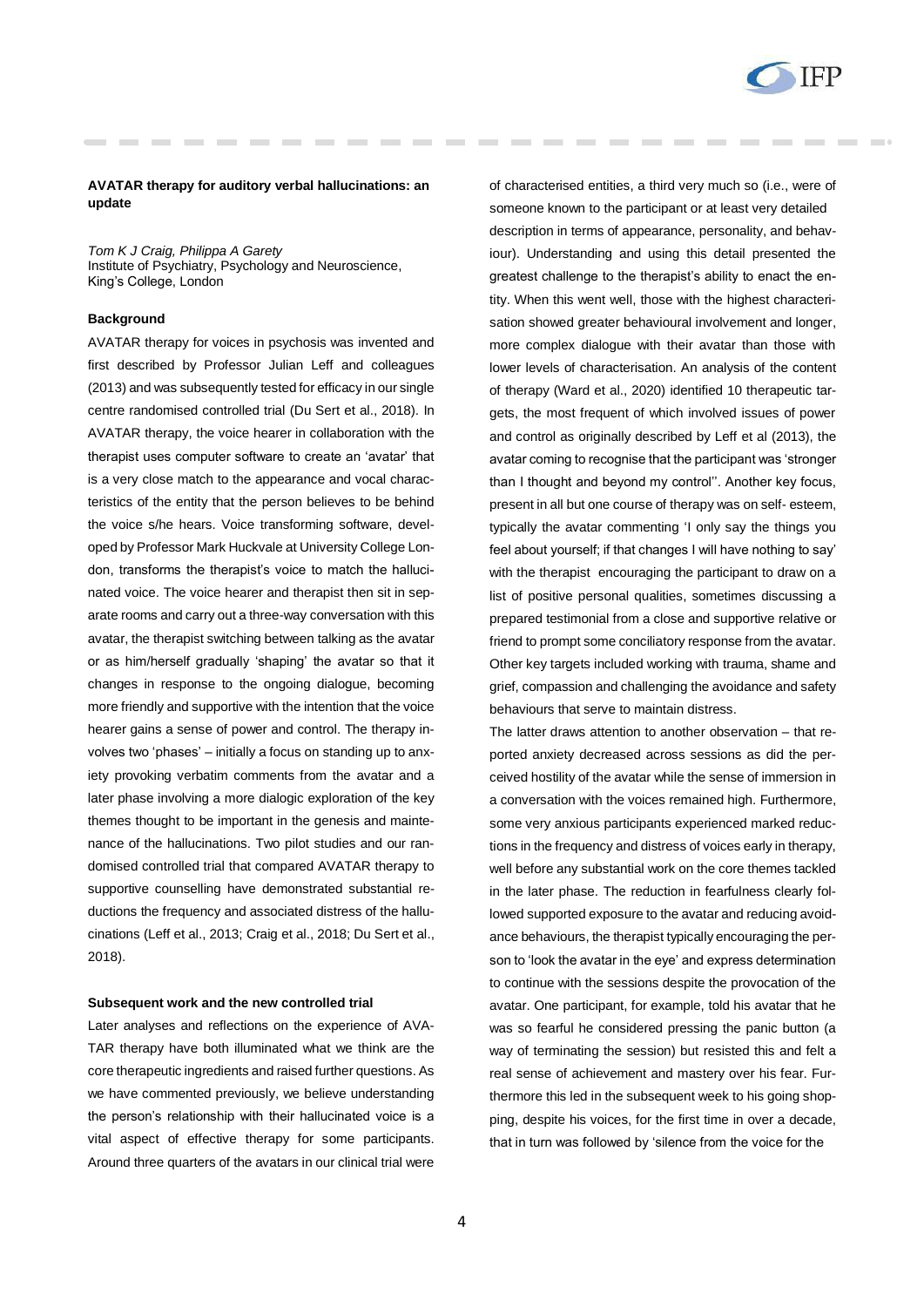

first time in years'. Although a striking outcome, several participants reported similar early-phase outcomes. Taken together these observations suggest that there may be some voice hearers who would benefit from a much simpler therapy, focused on techniques of anxiety management including reducing avoidance and safety behaviours while there may be others who require the more detailed character based work.

These observations, together with the need to replicate earlier findings, demonstrate cost-effectiveness and show that the therapy can be disseminated more widely is the purpose of the new AVATAR2 clinical trial that will hopefully pave the way for the dissemination of the therapy into routine mental health care (Garety et al., submitted). The research will take place in 4 University sites and their associated NHS mental health services in England and Scotland, recruiting 345 participants to be randomised to three 'arms', one providing brief therapy (6 sessions) focused on reducing anxiety and increasing power and control; the second an extended therapy (12 sessions) with the additional time given to working with the more interpretative, formulation based detail, with both therapy approaches compared with a 'treatment as usual' control condition. In addition to the measures of voices used in the earlier studies, we will also capture realtime experience of voice hearing using event sampling methodology that will give further insight on the daily occurrence of voices before and after completing therapy. The study ought to have got going last year but was significantly delayed by the Covid-19 pandemic. We have taken the opportunity to develop a version of the software that can be used to deliver therapy remotely. Pilot testing has shown this remote delivery is feasible although many of the people who would come forward for the new study either do not have access to the required technology or are very reluctant to use it, fearing malign consequences or simply lacking suitable privacy at home, so face to face working continues to be our priority. Results of the study will not be available before 2025 but we will continue to update progress on our trial website [www.avatartherapytrial.com](http://www.avatartherapytrial.com/)

### **References**

Craig T, Craig TK, Rus-Calafell M, Ward T, Leff JP, Huckvale M, Howarth E, Emsley R, Garety PA. AVATAR therapy for auditory verbal hallucinations in people with psychosis: a single-blind, randomised controlled trial. Lancet Psychiatry, 2018;5:31-40

Du Sert OP, Potvin S, Lipp O, Dellazizzo L, Laurelli M, Breton R, Lalonde P, Phraxayavong K, O'Connor K, Pelletier JF, Boukhalfi T, Renaud P, Dumais A. Virtual reality therapy for refractory auditory verbal hallucinations in schizophrenia: a pilot clinical trial. Schizophrenia Research 2018;197:176- 181

Garety P, Edwards CJ, Ward T, Emsley R, Huckvale M, McCrone P, Rus-Calafell M, Fornells-Ambrojo M, Gumley A, Haddock G, Bucci S, McLeod H, Hardy A, Peters E, Myin-Germeys I, Craig T. Optimising AVATAR therapy for distressing voices. Study protocol for the AVATAR2 multi-centre randomised controlled trial. Submitted for publication

Leff J, Williams G, Huckvale MA, Arbuthnot M, Leff AP. Silencing voices: a proof-of-concept study of computer-assisted therapy for medication-resistant auditory hallucinations. Br J Psychiatry 2013;202:428-33

Ward T, Rus-Calafell M, Ramadhan Z, Soumelidou O, Fornells-Ambrojo M, Garety P, Craig TKJ. AVATAR Therapy for Distressing Voices: A Comprehensive Account of Therapeutic Targets. Schizophr Bull. 2020;46(5):1038–44.



*Tom K J Craig MD PhD FRCPsych. Emeritus Professor of Social Psychiatry at the Institute of Psychiatry, Psychology and Neuroscience, King's College, London, and. Past President World Association of Social Psychiatry.* 

*Tom qualified in medicine at the University of the West Indies and trained in psychiatry in Nottingham UK. He was appointed to Kings College London as Professor of Community Psychiatry in 1990 with his clinical base in the South London and Maudsley NHS Trust. His clinical research focuses on developing and evaluating community-based psychiatric services and the promotion of these solutions at a National and International level. These programmes have included residential alternatives to the hospital asylum, specialized services for homeless mentally ill people, supported employment programmes, services for first episode psychosis and studies of the computer-based AVATAR programme for the treatment of auditory hallucinations*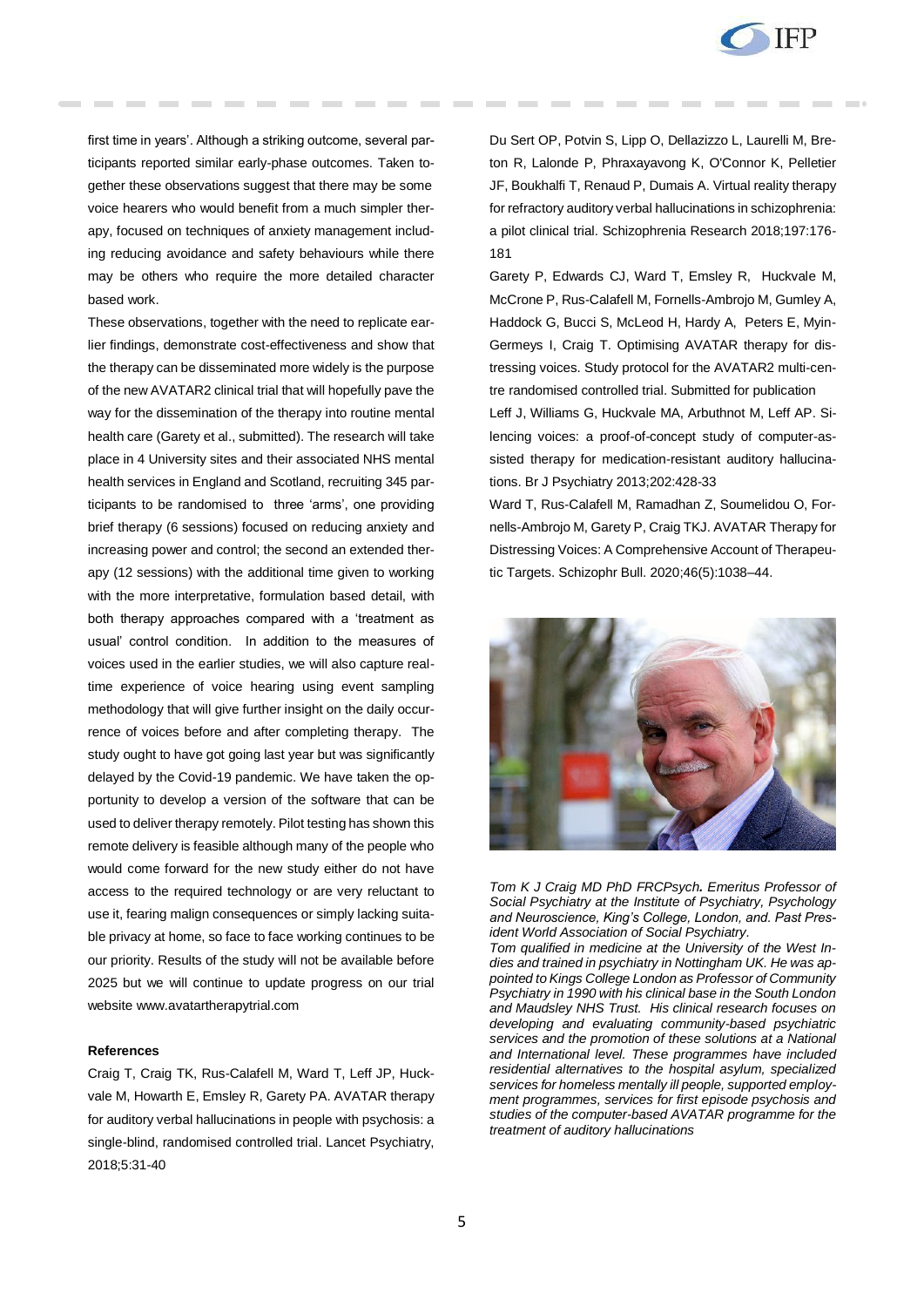

### **Positive Psychotherapy Trainings in Ethiopia**

*Hamid Peseschkian*

Managing and Academic Director of the [Wiesbaden Acad](http://www.wiap.de/)[emy of Psychotherapy,](http://www.wiap.de/) Medical Director of the [Wiesbaden](http://www.wiap.de/)  [Psychotherapy Center,](http://www.wiap.de/) Wiesbaden, Germany, President of the [World Association for Positive and Transcultural Psy](http://www.positum.org/)[chotherapy](http://www.positum.org/)

In Ethiopia, trainings in Positive and Transcultural Psychotherapy (PPT after Peseschkian, since 1977)™ are provided in three training centers aligning with the three big universities: School of Psychiatry, Addis Ababa University, College of Education and Behavioral Science (CEBS) Jimma University and Bahir Dar University. In Ethiopia, PPT is probably the first psychotherapy approach officially provided for mental health professionals as a specialization.

So far we have 26 certified psychotherapists. Initially, the trainees in their basic course took **200** hours of theoretical and practical training. Two hundred hours allocated the following way: 120-hour theory, group work, practice and selfdiscovery in PPT, 40-hour literature in PPT, 30-hour regular intervision group, 10-hour assessment and self-discovery. The basic course has 4 modules and it includes the following contents:

- **Module 1:** Introduction of PPT
- **Module 2:** Positive conflict resolution
- **Module 3:** Consultant-client relationship
- **Module 4:** Application of PPT.

After finishing the basic course, they were awarded as basic consultant of positive psychotherapy. The status of basic consultant of positive psychotherapy was given by World Association of Positive Psychotherapy in collaboration with School of Psychiatry, Addis Ababa University, Ethiopia.

In the master course, they have invested a total of **885-**hour module based training. Eight hundred eightyfive hours allocated in the following way: **300-**hour theory, and group work, 240-hour literature and other modalities, **60-**hour regular between each seminars intervision group, 100-hour self-discovery, **150-**hour practical work, **35-**hour 5 case study.

The master course contains **10** modules and the content of the training includes the following:

**Module 1:** Resource oriented counseling and Psychotherapy-Introduction.

**Module 2:** Advanced concepts of Positive and Transcultural Counseling and Psychotherapy.

**Module 3:** Conflict dynamic, psychodynamics and human development, salutogenesis, resilience and coping.

**Module 4:** Therapeutic relationship, factors of effectiveness in psychotherapy and counseling.

**Module 5:** First interview, diagnostic and techniques.

**Module 6:** Schools of Psychotherapy and counseling.

**Module 7:** Specific disorders: mental behavioral, psychosomatic.

**Module 8:** Positive Family Therapy, counseling marital problem, stress management.

**Module 9:** Methods of trauma therapy. Cultural specify in counseling, crisis intervention in groups, self-help groups, group psychotherapy.

**Module 10:** Applications of resource oriented counseling and positive psychotherapy in therapy, consultation, education, training and coaching.

At the end of the training, trainees receive a certificate of Certified Positive Psychotherapist. The status of Certified Positive Psychotherapist was given by World Association of Positive Psychotherapy in collaboration with School of Psychiatry, Addis Ababa University, Ethiopia.

The first Certified Positive Psychotherapists are drawn from Medical, Psychiatry, Psychology and Counseling field. Presently, majority of Psychotherapists serving in the country as mental health practitioner and university instructor. Some of certified psychotherapists officially established their own psychotherapy center and supporting the community by providing psychotherapy services and some of them are providing self-development training for different community groups.

The first certified psychotherapists also established Ethiopian Positive Psychotherapy Association and using this opportunity to enhance their capacity in psychotherapy field and expanding the value of psychotherapy at the national level. The association is closely working with the World Association for Positive and Transcultural Psychotherapy and planning to expand PPT training in the African continent and increase PPT centers to reach the unreached parts of the population.

Currently, PPT basic training and master training is well under way in the three centers and the national association is planning and working with the world association to produce basic and master trainers in the coming 2-3 years.

The training is provided according to the European standard so far trainers are from European countries and WAPP is strongly working to ensure the standard of the training and this will continue even in the future.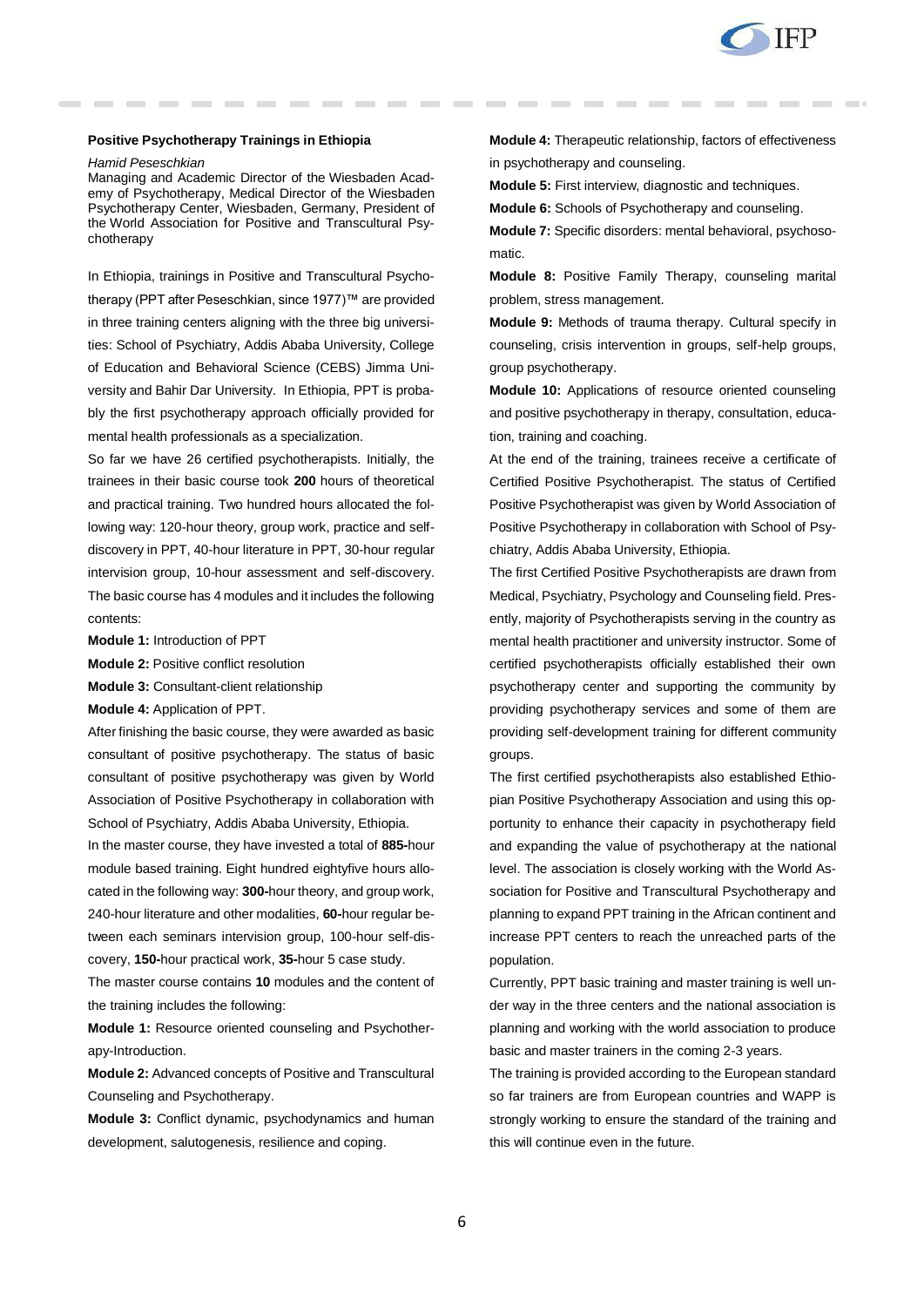

Contact Person: Solomon Abebe, PhD Candidate President of the Ethiopian Positive Psychotherapy Association. Managing Director, Hasset Psychotherapy and Training **Center** Certified Positive and Transcultural Psychotherapist Licensed Counseling Psychologist P.O. Box: 3397/1250 Mob: +251938591131 [solobitabe@yahoo.com](mailto:solobitabe@yahoo.com)

Addis Ababa, Ethiopia



*Dr. Hamid Peseschkian, MD, DM, DMSc, IDFAPA, is the Academic and Managing Director of the Wiesbaden Academy of Psychotherapy (WIAP), the Head of its psychotherapy residency program, and the Medical Director of the Wiesbaden Psychotherapy Clinic (Germany). He serves currently as the President of the World Association for Positive and Transcultural Psychotherapy (WAPP).*

*Dr. Hamid Peseschkian is Editor of The Global Psychotherapist, a scientific journal which can be retrieved at http://www.positum.org/files/the\_global\_psychotherapist.\_vol.1.\_no.1.\_jan.2021.pdf*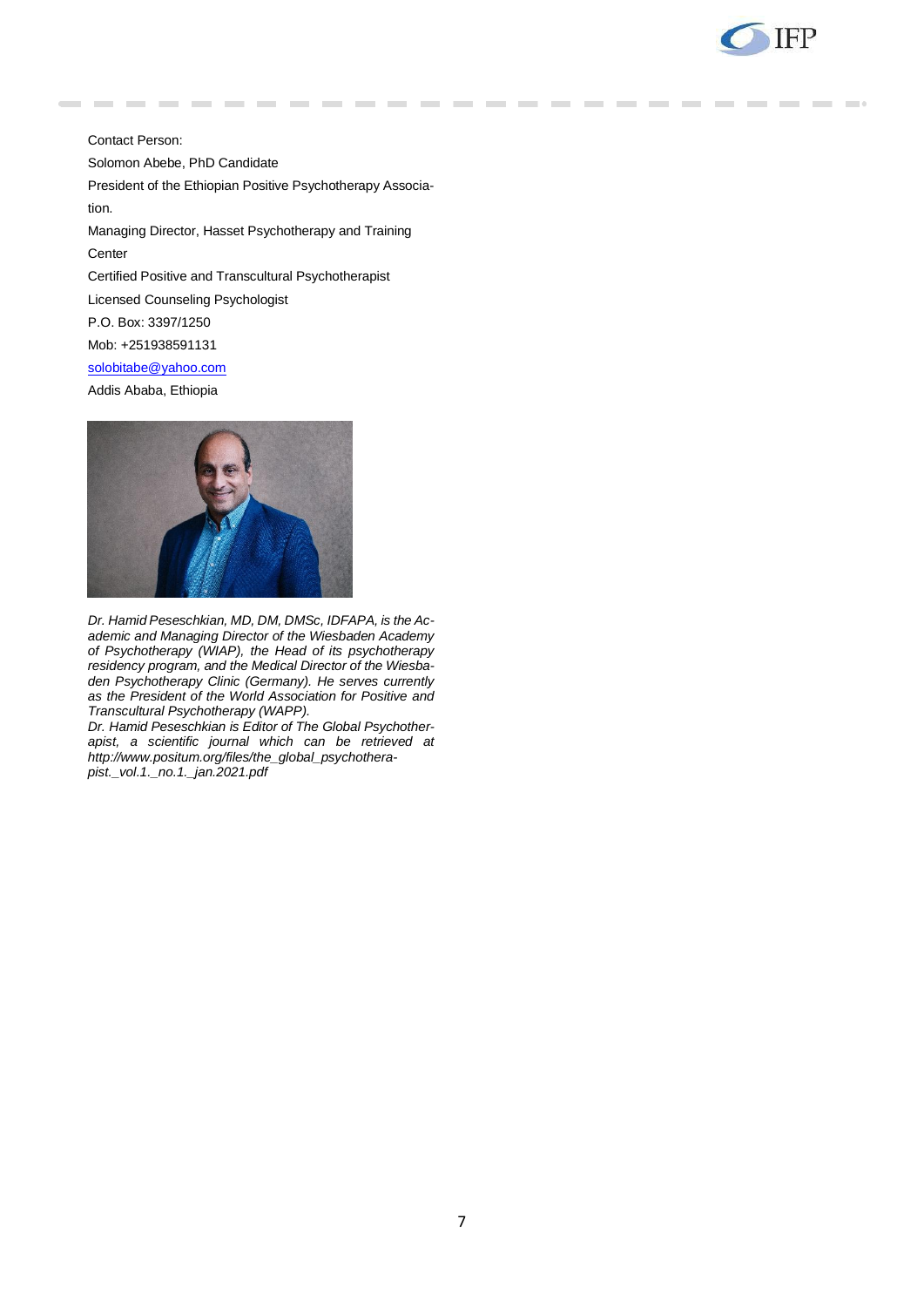

### **The German Academy for Psychoanalysis**

*Maria Ammon* President German Academy for Psychoanalysis

### **History**

The German Academy for Psychoanalysis (DAP) e. V. was founded on December 14, 1969 in Berlin and is dedicated to training, research and therapy according to the Berlin School of Dynamic Psychiatry or Human Structural Psychoanalysis developed by Günter Ammon (1918-1995). The training entitles the student to apply for a license as a psychological psychotherapist in accordance with the Psychotherapists Act or further training in medical psychotherapy. The two teaching and research institutes (LFI) of the DAP are located in Berlin and Munich.

### **Organization**

The German Academy for Psychoanalysis (DAP) e. V. has two teaching and research institutes, the Berlin Teaching and Research Institute and the Munich Teaching and Research Institute. Affiliated with the DAP is the German Society for Group Dynamics and Group Psychotherapy (DGG) e. V.. General meetings of the DAP are held at least once a year. International congresses and symposia have been held continuously since 1969 through the internationally active World Association for Dynamic Psychiatry (WADP).

# **Board of Directors**

Prof. Dr. phil. Dr. h.c. Dipl.-Psych. Maria Ammon, Berlin (President)

Ingeborg Urspruch, physician, Munich (Vice president)

Dipl.-Psych. Petra Kiem, Berlin (Vice President)

Dipl.-Psych. Gabriele von Bülow, M.A., Berlin (Supraregional Teaching Committee)

Dipl.-Psych. Erwin Lessner, Munich (Treasurer)

Dipl.-Psych. Gisela Finke, Munich (Executive Secretary) The DAP is a non-profit organization because of the Promotion of public health (§ 52 Abs. 2 Satz 1 Nr. 3 AO) Promotion of vocational training (§ 52 para. 2 sentence 1 no. 7 AO)

### **Purpose of the association**

a) The association serves the union of psychoanalysts in the Federal Republic of Germany. It shall promote the exchange of scientific knowledge and experience in the field of psychoanalysis.

b) The aim of the Association is to contribute to ensuring psychotherapeutic care for the population and to train psychoanalysts, psychotherapists, child and adolescent psychotherapists as well as to provide continuing education in medical psychotherapy. In this context, it carries out teaching and research activities in the field of psychoanalysis. It establishes and commissions teaching and research institutes and sets training rules and qualification requirements for psychoanalysts. The teaching and research institutes may adopt their own statutes. The members of the association understand the science of psychoanalysis founded by Freud as a living science, which is constantly developing on the basis of newly gained knowledge from research and practice. They assume that psychoanalysis can only develop its emancipatory power if it does not conceive of people as isolated beings, but understands the group as the decisive dimension of the individual. In this sense, psychoanalysis as a field of self-experience and self-realization must therefore include social processes in its work.

The joint publication organ with the German Society for Group Dynamics and Group Psychotherapy e. V. (DGG) is the journal "Dynamische Psychiatrie | Dynamic Psychiatry". The tasks of the association include in particular the organization of national and international congresses.

The German Academy for Psychoanalysis (e. V.) also operates conference centres where it holds events.

The German Academy for Psychoanalysis has trained in psychoanalysis, psychotherapy and group psychotherapy hundreds of students over 50 years in the 2 training institutes in Berlin and in Munich.

Students of different nationalities e. g. Germany,

Russia, Turkey, Syria, Kosovo, Poland etc. have completed their training as psychological and medical psychotherapists after 3 to 5 years.

In close cooperation with the World Association for Dynamic Psychiatry, we have organized 19 international congresses in Germany, Italy, Poland and Russia.

The 20<sup>th</sup> international World congress of the World Association for Dynamic Psychiatry will be held in Krakow, Poland planned in about 2 years.

More information will be available when the pandemic allows personal meetings : [www.wadpinternational.com](http://www.wadpinternational.com/)

For more information: <https://www.dap-psychoanalyse.de/> <https://wadpinternational.com/>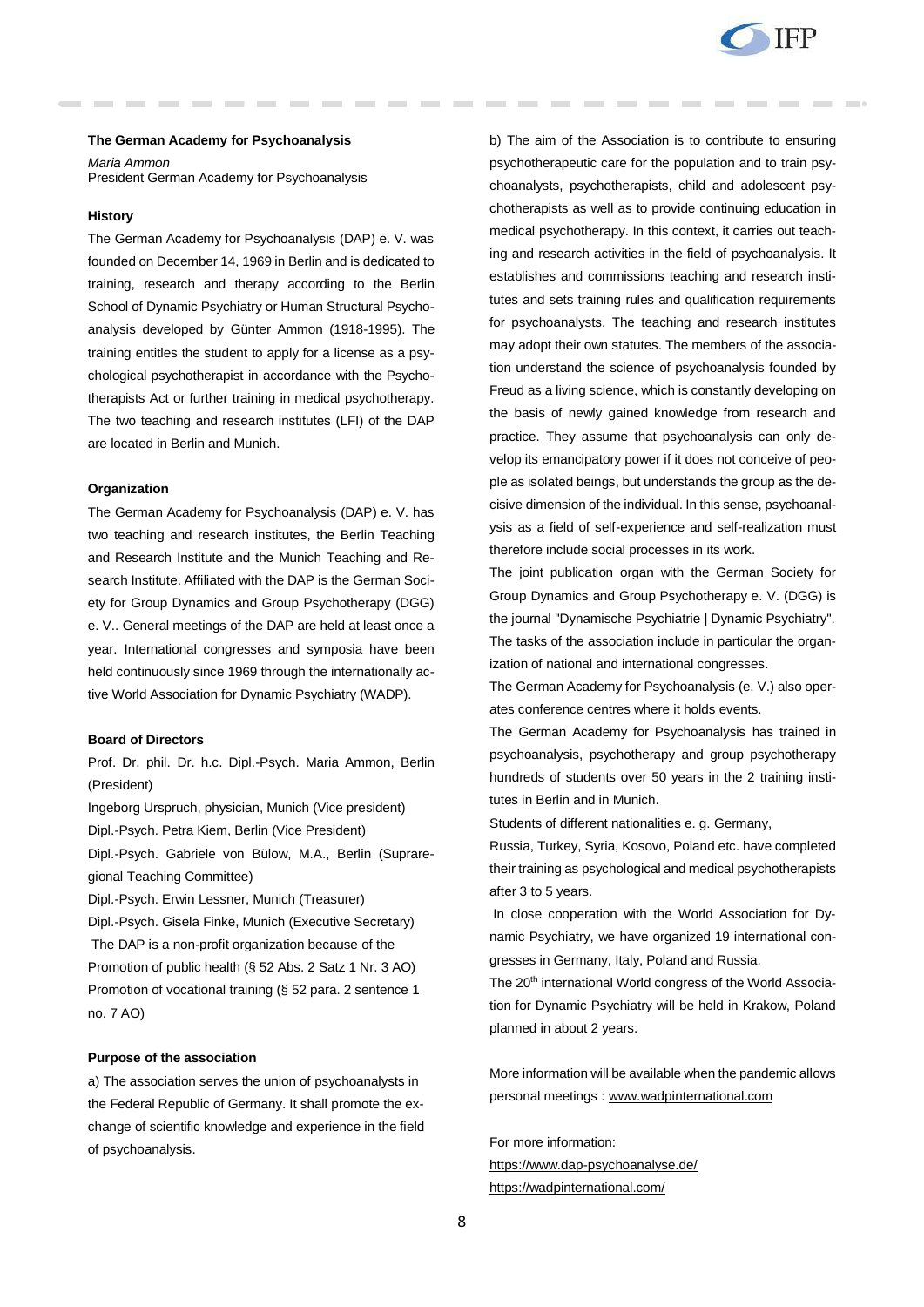



*Professor Dr. habil. Dr. phil. Dr. h. c., Dipl. Psych. Maria Ammon is Psychoanalyst and psychotherapist, Group psychotherapist, Training and Control Analyst, Scientific head and head of education for the training for psychologic and psychotherapist in psychoanalysis at the Berliner Lehr- und Forschungsinstitut der Deutschen Akademie für Psychoanalyse (DAP), Former therapeutic managing director of the dynamic-psychiatric hospital Menterschwaige, Munich for more than 30 years, President of the German Academy for Psychoanalysis (DAP), Executive secretary of the World Association for Dynamic Psychiatry (WADP), Honorary Doctor of the Bekhterev Institute St. Petersburg 2006, Professor of the Bektherev Institute St. Petersburg 2012.*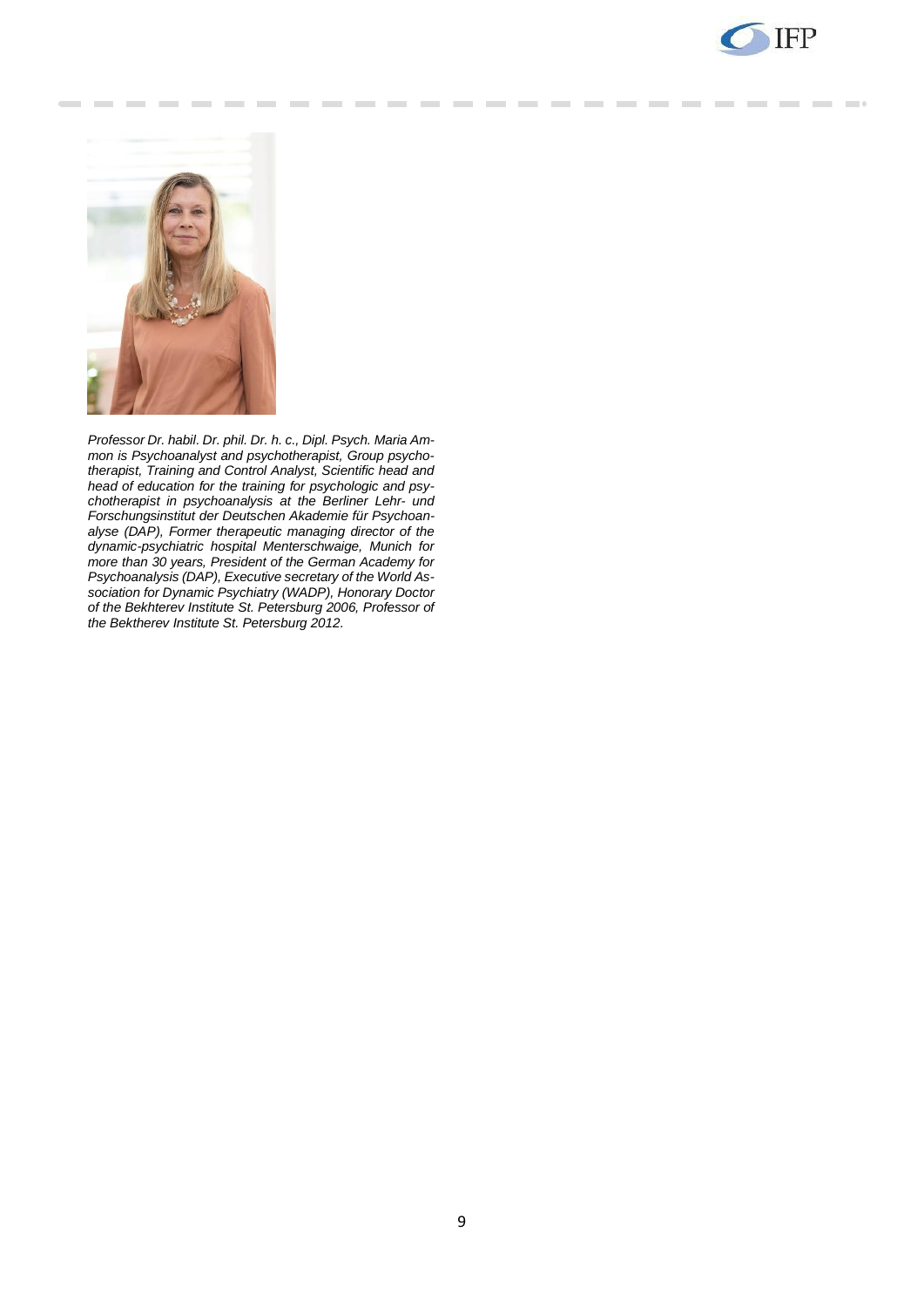

# **The IFP research award**

*Franz Caspar* Department of Clinical Psychology and Psychotherapy, University of Bern

What is the idea of the IFP research award? The IFP is not an association of psychotherapy researchers, but a general psychotherapy association, in which only a part of the members are researchers. But also for psychotherapists without a genuine, active interest in research, the empirical foundation of their practice is important. For patients, insurances, and other stakeholders it is increasingly obvious that psychotherapeutic treatments should be guided by systematic empirical knowledge. Empirical knowledge does, of course not mean research related to the effects of therapy only. For practitioner**s** research on processes and mechanisms of change are at least as important. Empirical knowledge is also not equal quantitative research. Qualitative research can be as demanding and informative, and it has become common to combine the two in studies.

Valuing research does also not mean a one-way street from research to practice. Practitioners should be encouraged and as far as necessary supported to use data from their practice to extract knowledge that can be passed on to colleagues. A good model are scientist-practitioner networks (see IFP newsletter 1/2017, 1/2012, accessible on the IFP website).

The role of the award is to highlight the importance of research also for the IFP and to stimulate research considered important for the membership.



*Franz Caspar is Professor Emeritus for Clinical Psychology and Psychotherapy (University of Bern, Switzerland) and member of the National Research Council, Swiss National Science Foundation. Before Bern, he has been professor in Freiburg (Germany) and Geneva. He has practiced psychotherapy throughout his career and has also served as Head psychologist in a psychiatric hospital. Among many honorary engagements he has been president of the Society for Psychotherapy Research (SPR), Chairman of the Research Committee of the Society for the Exploration of Psychotherapy Integration (SEPI), and President of the International Federation for Psychotherapy (IFP). He has received the SPR Distinguished Career Award of the SPR in 2018.*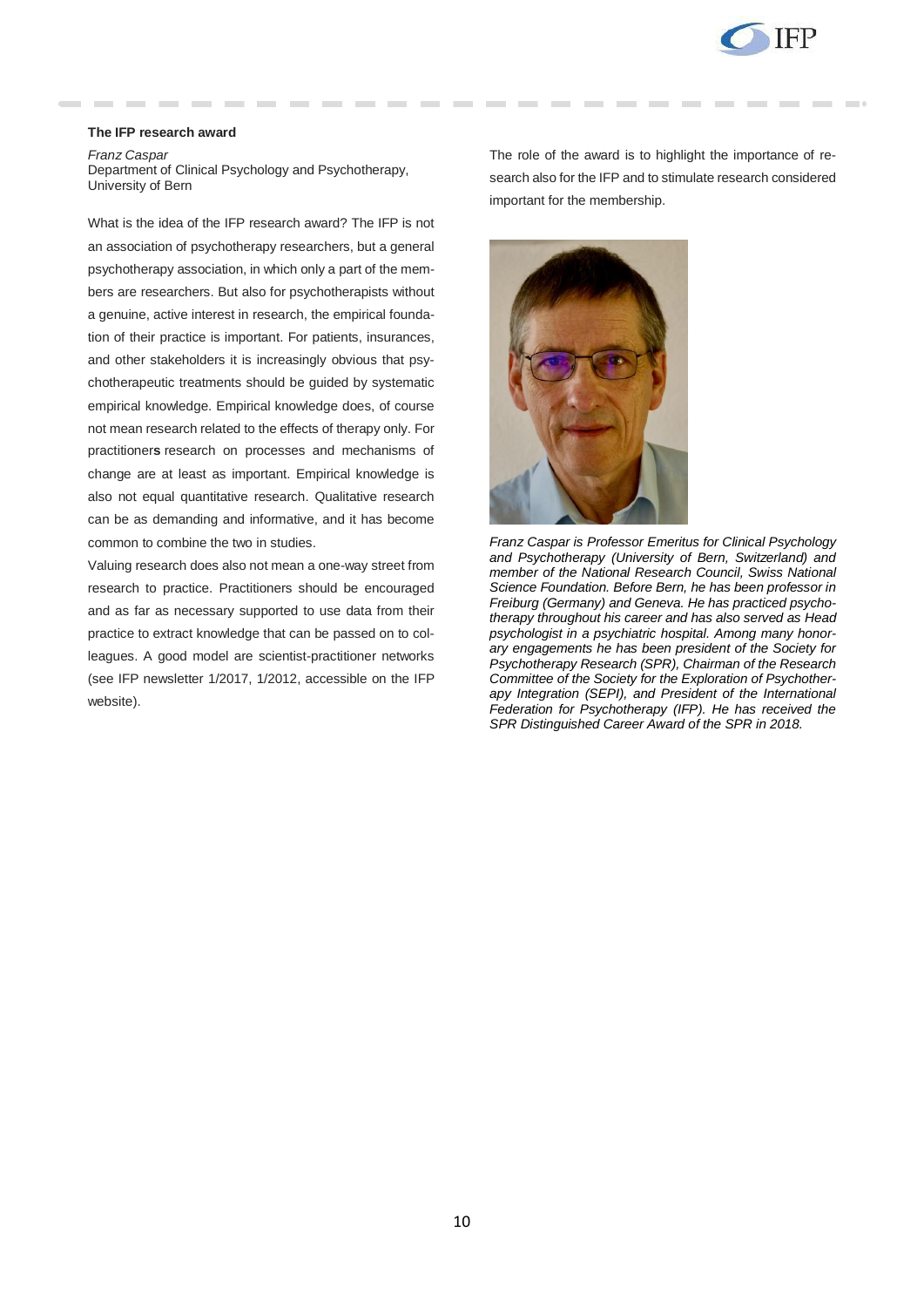

### **2021 IFP Young Research Award**

Dr. Thomas Probst, Austria, was awarded by the IFP based on the IFP Research Committee proposal for 2021 Young Research Award.

Prof. Thomas Probst (37 years old) finished his research training (Ph.D in Psychology at Humboldt-University of Berlin, Germany) in 2015, after he received a diploma in Psychology and license as CBT psychotherapist. He is Professor for Psychotherapy Sciences at the Danube University Krems in Austria. Since 2019 he has been deputy head of the Department for Psychotherapy and Biopsychosocial Health. He already authored 77 publications in journals with impact factor. In his PhD, during which he worked with Prof. Dr. Michael J. Lambert (Brigham Young University, USA), he investigated whether the delivery and practice of inpatient psychotherapy can be improved by monitoring and feedback. After the PhD, his work in psychotherapy research focused on a broad spectrum of psychotherapy orientations (psychodynamic, humanistic, systemic, behavioural approaches) and psychotherapists of different professional and personal backgrounds. He was one of the first during the COVID-19 pandemic who examined on the European level (Austria, Germany, Czech Republic, Slovakia) how provision of psychotherapy of different psychotherapeutic schools changed during COVID-19 and how psychotherapists experienced these changes. During the pandemic, he became a consultant for the Austrian Federal Association for Psychotherapy. He carried out innovative research with excellent cooperation partners examining, among others, how bug-in-the-eye supervision influences Grawe's general change mechanisms in trainees or how professional self-doubt and negative personal reactions of trainees are associated with the outcome. His main focus of research is on personalized/precision psychotherapy ("what works best for whom and why").

Overall, Prof. Probst made a substantial contribution to the field of psychotherapy, including delivery, training and transcultural issues, published in high impact journals. Besides an impressive list of cutting-edge research papers demonstrating high productivity, the scientific quality and relevance of the scientific publications of Dr. Probst are also evident. The committee sees the work of Dr. Probst as particularly scholarly and worthy of this Award. The scientific value and the social impact of his research in psychotherapy matches perfectly with the objectives of the IFP.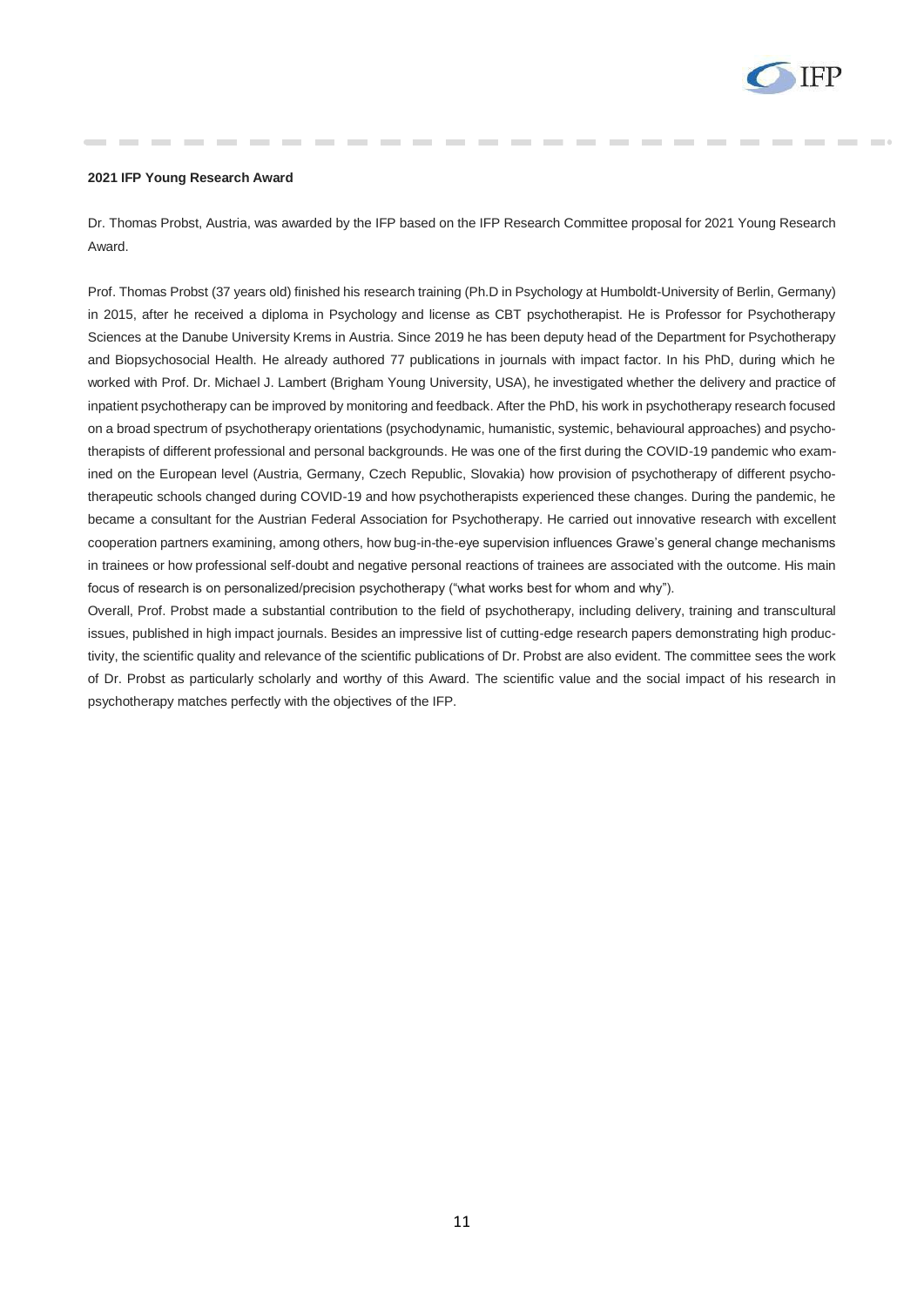

# **IFP Research Award: Call for Nominations**

Dear IFP Community,

This is a call for nominations for the 2022 IFP Research Award. IFP Research Awards seek to foster a broad spectrum of psychotherapy research that furthers the purposes of IFP, with special emphasis on studies relating to cultural issues, psychotherapy delivery, clinical excellence, and training.

The IFP Research Committee accepts nominations for the following three awards, which will rotate each year:

- 1. Young Researchers who have completed a doctoral dissertation and published a minimum of 3 research papers in refereed journals;
- 2. Mid-Career researchers who have conducted and published important research beyond the post-dissertation level;
- 3. Distinguished Senior researchers whose research and publications represent a lifetime of significant achievements.

### **For the current year, nominations are invited for the Mid-Career Researcher Award.**

Nominations can be made by:

(a) Member societies represented by their officials, (b) individuals who are members of IFP member organizations, and (c) IFP Individual members.

A nomination must include: (1) a completed nomination form (found at https://www.ifpnet.org/), (2) a letter of recommendation by the nominating person/society, (3) a current Curriculum Vitae, (4) copies of the publications on which the decision will be made, and (5) a brief statement by the nominee summarizing his/her work and explaining how it is related to the aims of IFP. Additional letters of recommendation may be included or submitted separately by any colleague familiar with the nominee's work. All documents should be sent as email attachment to the IFP Awards Committee Chair, Prof. Chiara Rafanelli (chiara.rafanelli@unibo.it).

### **The deadline for nomination is December 31th 2020.**

The IFP Research Committee, in its function as Awards Committee, will propose an awardee and the IFP Executive Board will decide about the proposal. The award will be granted in Spring following the submission with a diploma, as well as an official declaration in the IFP Newsletter. The awardee and her/his work will then be presented at the IFP World Congress of Psychotherapy (which takes place every 4 years) following the distinction. If feasible, the recipient of the award will be invited to this meeting.

There are several ways that you can assist us with selecting best candidates:

- Disseminating the information via your professional list,
- Posting the information on your professional website,
- Forwarding this newsletter to your colleagues,
- Nominating researchers you believe deserve this IFP Research Award.

For questions, please contact the IFP Research Committee Chair: chiara.rafanelli@unibo.it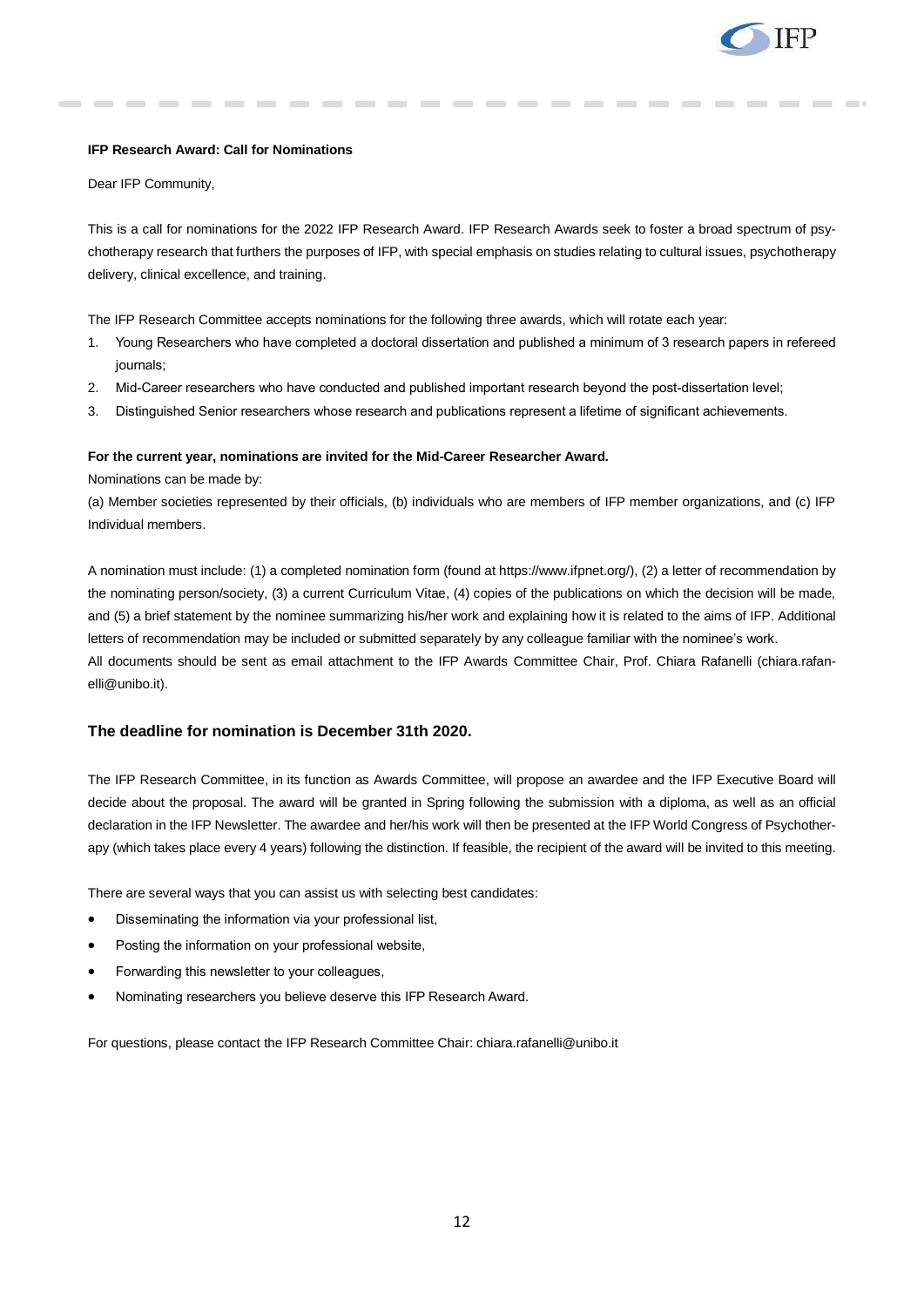

### **Obituary**

### *Tom K J Craig*

Past President World Association of Social Psychiatry Emeritus Professor of Social Psychiatry, Institute of Psychiatry, Psychology and Neuroscience, King's College, London



*Professor Julian Paul Leff (1938-2021), passed away peacefully after a long illness on the 23rd February 2021 surrounded by the family he loved.* 

Julian was a leading light in Social Psychiatry who made a hugely important contribution to the care and treatment of people suffering from schizophrenia and other severe mental disorders. He qualified in medicine at London University in 1961, worked in a variety of London hospitals for 3 years becoming a Member of the Royal College of Physicians (MRCP) before entering the field of psychiatry at the Maudsley Hospital in 1965. His gift for research was apparent in his early study of the effects of sensory deprivation in healthy volunteers, which rapidly brought on hallucinations. His excellence was quickly spotted and he entered the prestigious MRC Social Psychiatry Unit at the Institute of Psychiatry under the direction of John Wing, carrying out one of the first UK studies of the benefit of antipsychotic medication in reducing relapse in schizophrenia and working with colleagues on the WHO international studies of the incidence of schizophrenia around the world. These two studies were to prompt much later research: expanding understanding of the contribution of social conditions to varying incidence rates in schizophrenia and developing novel treatments for auditory verbal hallucinations. But in the meantime, he became interested in apparently puzzling findings that showed an association between 'expressed emotion' in family carers and relapse in patients with schizophrenia. He developed a family intervention aimed at helping families to better manage the demands of care and showed this approach to be highly successful in a series of clinical trials, reducing relapse in people suffering from schizophrenia from over 50% to less than 10% on average. He went on to teach the intervention to other mental health professionals including on the

Thorn Nurse Training initiative. The findings of his research were replicated in some 34 controlled trials world-wide, became citation classics and are arguably among the most important developments in our field.

Julian left the Maudsley in 1981 to establish the Team for the Assessment of Psychiatric Services (TAPS) that evaluated the closure of two hospital asylums and the reprovision of the care they provided in new community settings. This research, spanning more than 10 years, remains the most comprehensive study of this important change in how longterm care was provided in England. When the TAPS research came to an end, Julian returned to the Institute of Psychiatry as Deputy Director of the MRC Unit and turned his attention to another puzzle. Research from several centres in the UK had found higher incidence rates of schizophrenia and other psychoses among black Caribbean migrants and their children compared to the indigenous White British population. Julian and colleagues quickly established that the incidence in Trinidad and Barbados were no different than those in the white British population, suggesting that some features of the migration or subsequent life in the UK were responsible. In the subsequent AESOP study with colleagues in three UK cities, he showed that the higher rates might be explained by social conditions, notably those resulting in relative social isolation.

That, one might think, was a very good set of achievements for a career but more was to come even after retirement. In 2008 he became intrigued by reports that some patients who had been plagued by hostile verbal hallucinations, might be helped by a therapy that tried to develop a dialogue with these voices. He took this forward by inventing an approach in which patients could create and converse with a computerised avatar in a dialogue controlled by the therapist so that the patient gradually felt empowered and more in control. He showed in a pilot study, that this approach was hugely successful in reducing both the frequency and distress associated with hearing voices. These findings were replicated in a later controlled trial and are currently being taken forward in a large multi-centre study preparatory to dissemination in routine care.

As this brief resume of his career attests, Julian was an inspired original thinker whose ideas and research made a clinically and theoretically significant contribution to social psychiatry. His contributions are widely applauded internationally. His many awards include the inaugural Burgholzli Award from the University of Zurich in 1999, the Marsh Award for Mental Health Work in 2010, lifetime membership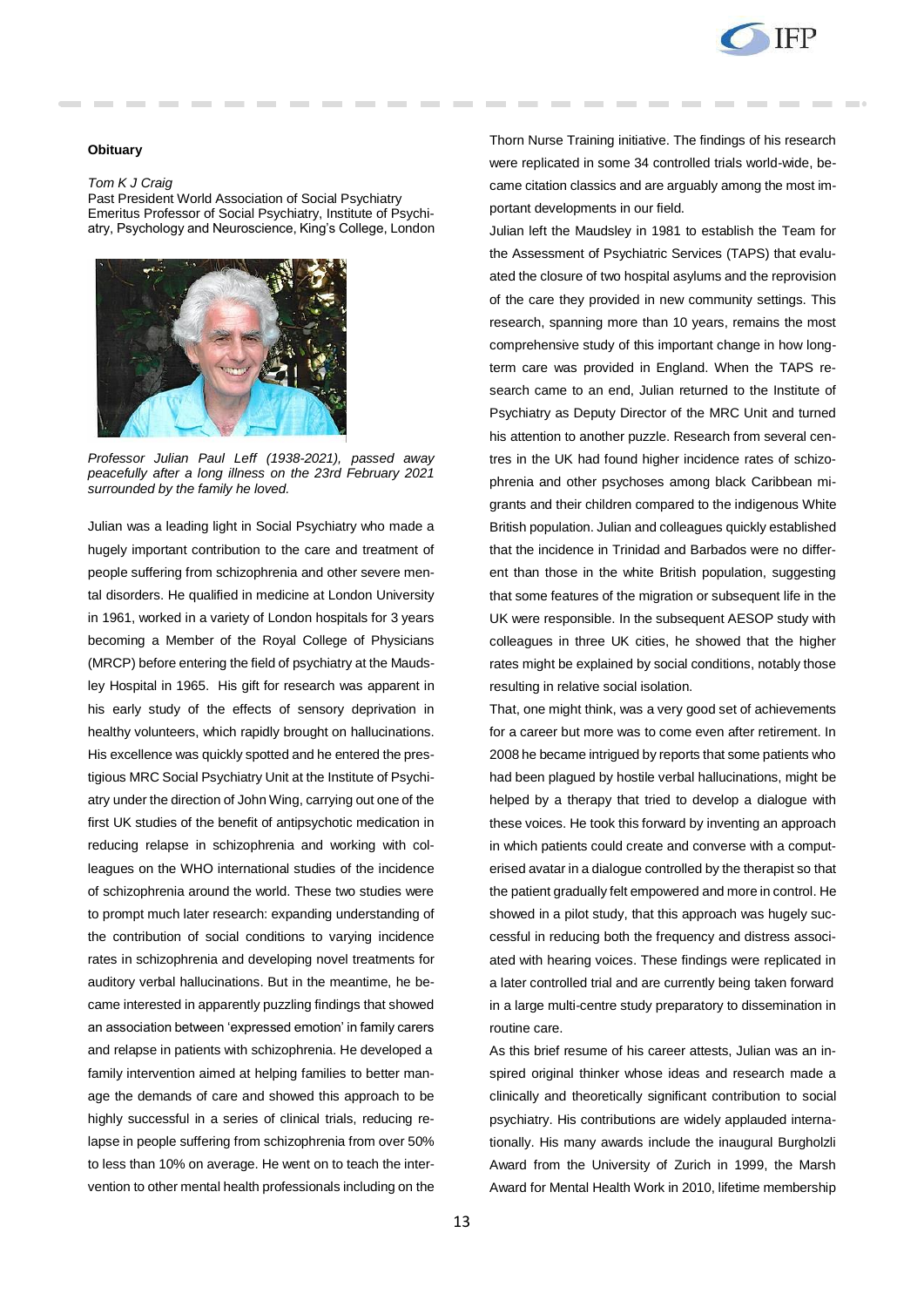

of the International Society for Psychological and Social approaches to psychosis (ISPS) and the Yves Pelicier Lifetime Achievement Award from the World Association of Social Psychiatry in 2017. In 2015 he was awarded honorary Fellowship of the Royal College of Psychiatrists - the highest honour given by that institution.

Despite these stellar achievements, Julian remained a modest, warm-hearted colleague, a brilliant teacher and communicator with a lively sense of humour that brought him admirers and friends around the world. His talents extended beyond psychiatry though skills as a silver smith, playing the piano in a chamber group and singing in a local choir. Julian is survived by his wife, Joan Raphael-Leff, his four children [Alex, Jessa, Jonty and Adriel] and nine grandchildren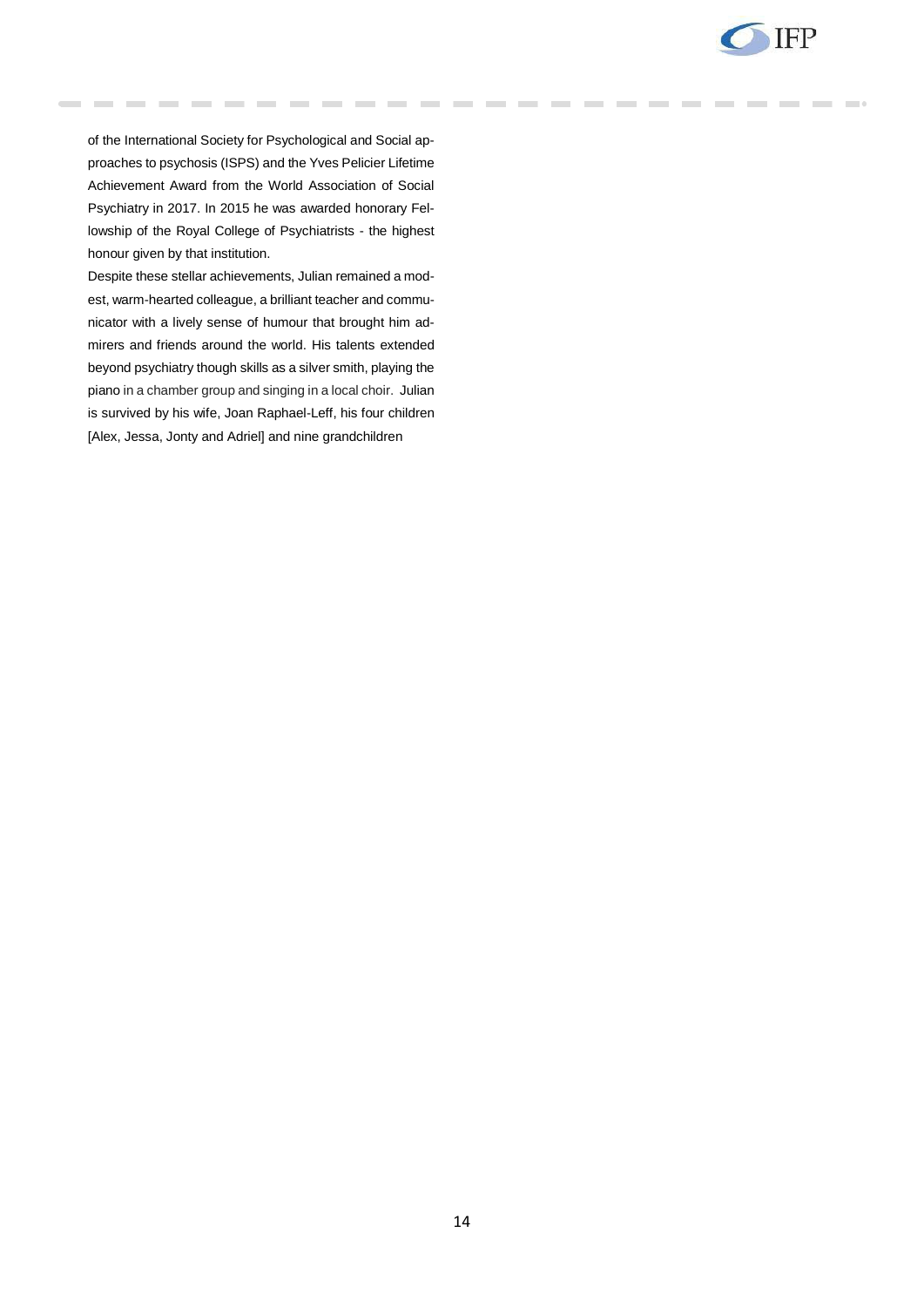

# **CONGRESS CALENDAR**

## **37th ANNUAL MEETING of the Society for the Exploration of Psychotherapy Integration**

June 10-12, 2021 Venue: Lausanne, Switzerland (Virtual Format) <https://www.sepiweb.org/page/meetinginfo>

# **Deutscher Kongress für Psychosomatische Medizin und Psychotherapie**

June 16- 18, 2021 Venue: Berlin, Germany https://deutscher-psychosomatik-kongress.de/

**21st WPA World Congress of Psychiatry**  October 18-21, 2021 Venue: Cartagena, Colombia https://website.psiquiatria.org.co/21st-wpa-world-congress-of-psychiatry-cartagena-colombia-18-21-october-2021/

**The 26th World Congress on Psychosomatic Medicine (ICPM)** Fall, 2022 Venue: Rochester, US <http://www.icpmonline.org/26th-world-congress-rochester-2021>

**30th European Congress of Psychiatry** April 2-, 2022 Venue: Budapest, Hungary https://2022.epa-congress.org/

**TO MEMBER SOCIETIES** 

# **THE IFP WEBPAGE HAS BEEN RENEWED, YOU CAN NOW FIND IT AT** [www.ifpnet.org](http://www.ifpnet.org/)

**Please send announcements of your congresses!**

**Please send information about your Society activities (e.g., training, congresses, new Boards, pictures of activities).** 

**Please send material on the role of psychotherapy in the COVID-19 era.**